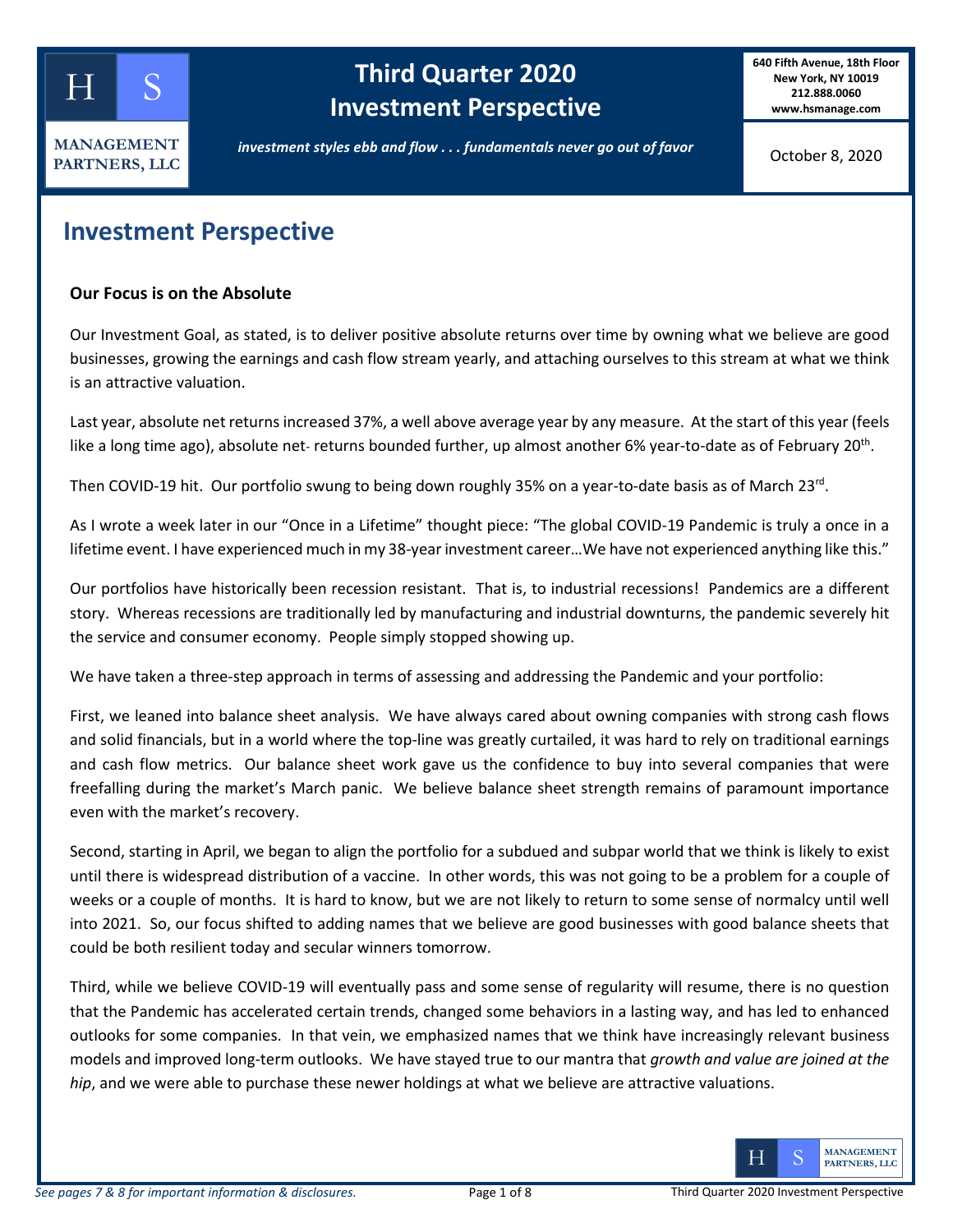These actions, along with a broad market rebound, contributed to a recovery in portfolio values from March lows.



#### **Relative Perspective**

A corollary to our Investment Goal of delivering positive absolute returns over time is to look for these gains to translate into above average relative performance over investment cycles. With our concentrated quality portfolio that relies on both a growing earnings and cash flow stream as well as a rigorous valuation discipline, there is no perfect index, especially with our willingness to own non-U.S. domiciled stocks.



We routinely purchase a significant number of holdings for your portfolios that are not in either the S&P 500<sup>®</sup> Index or the Russell 1000® Growth Index. That said, given the surge we have seen in many stocks away from us, some perspective is in order.

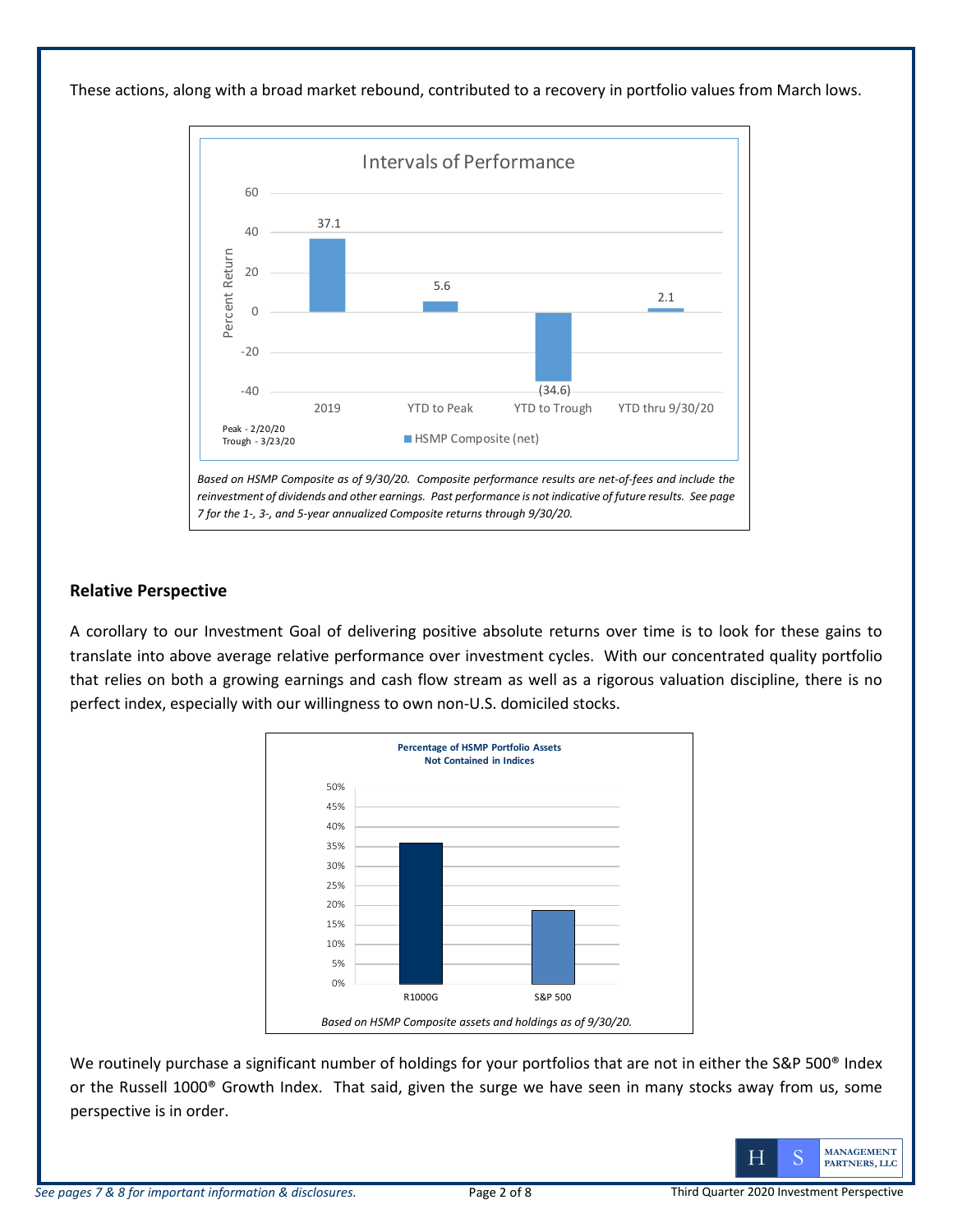I noted at the outset the enormity of the Pandemic. The response to the Pandemic has also been historic, especially the monetary actions from the Federal Reserve. This unprecedented stimulus hasled to a massive amount of liquidity in the market with money supply growing far more rapidly than underlying economic growth. This has led to increased investor enthusiasm and pockets of speculation. Let me count the ways:



• *This has become a top-heavy market with the combined weight of the 5 largest S&P 500 stocks above 1999's levels.*

• *There has been extreme Nasdaq 100 outperformance vs the S&P 500 Index.*



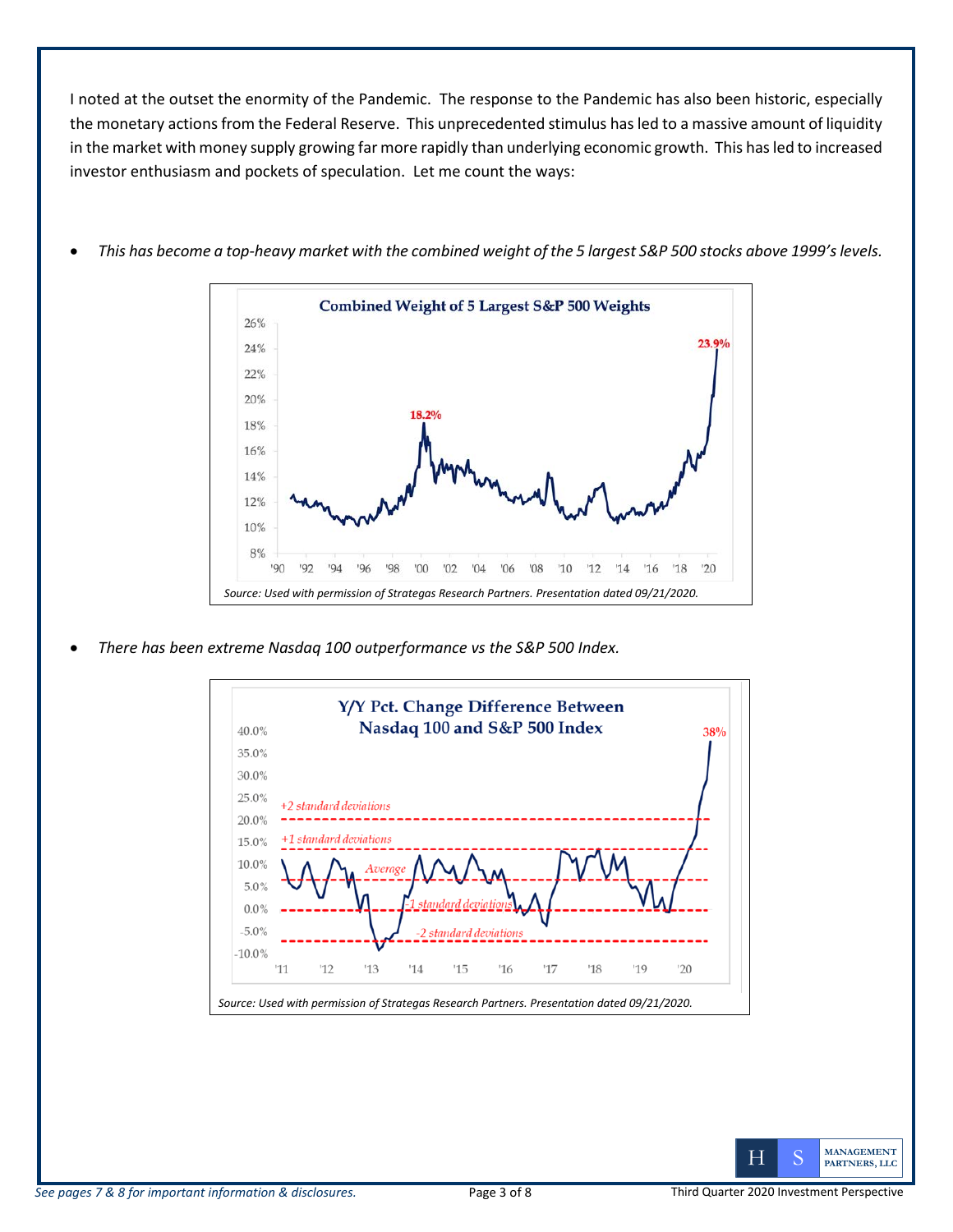• *The S&P 500 Price to Sales Multiple has reached peak levels, exceeding the previous high reached in 1999.*



• *While valuations are not at Nifty-Fifty or 1999 levels, there are echoes of these times.*



• *With three months to go, equity offerings this year have already outpaced prior year highs.*

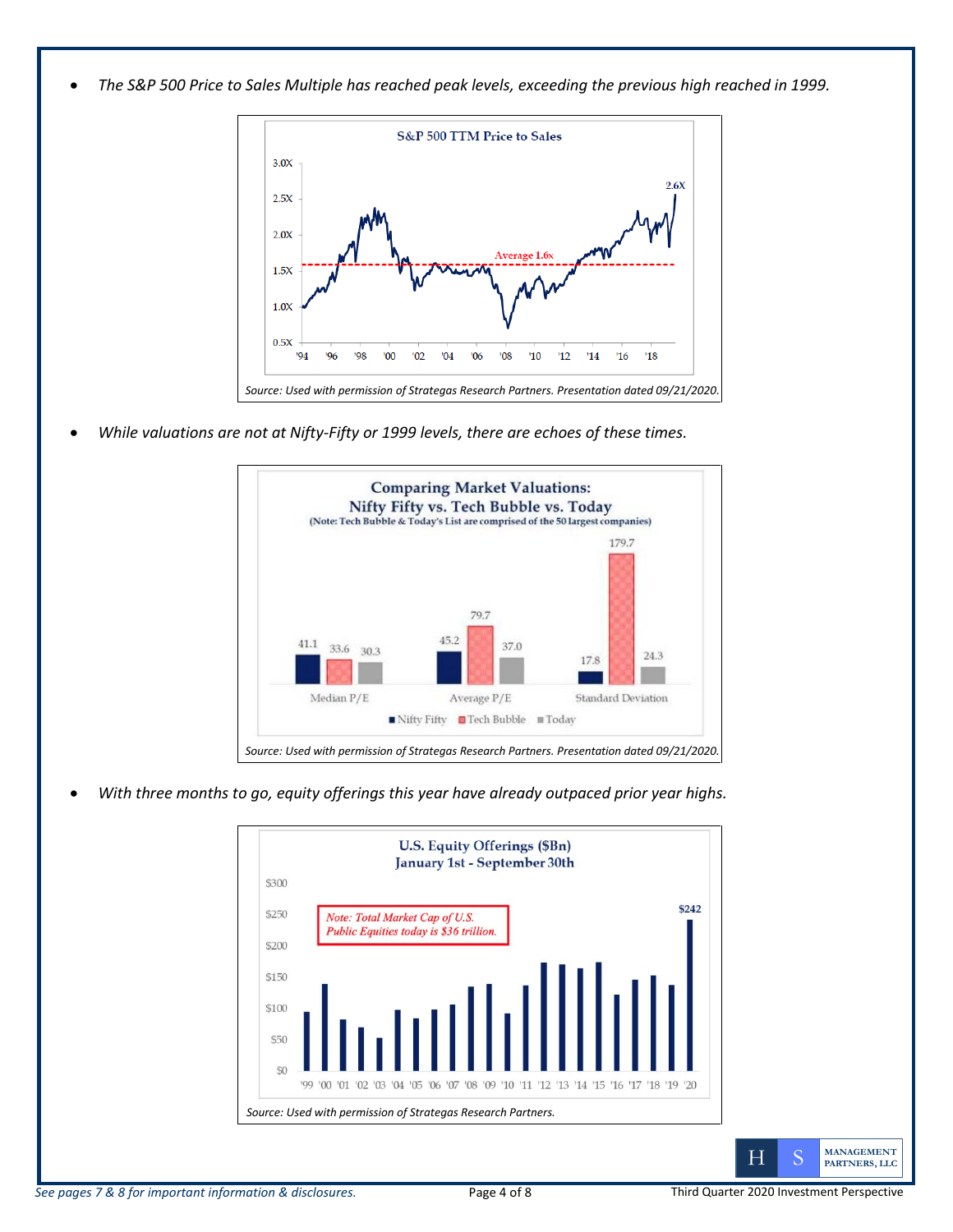To add insult to this injurious list, we have seen large retail investment (see Robinhood) in hype fueled industries, outsized options buying (see SoftBank) especially in the technology space, and the widespread use of special purpose acquisition vehicles (SPACs) which have far less scrutiny than the traditional IPO process (see Nikola). The venerable Financial Times leaves indiscriminate broad market participants one final thing to lose sleep about.



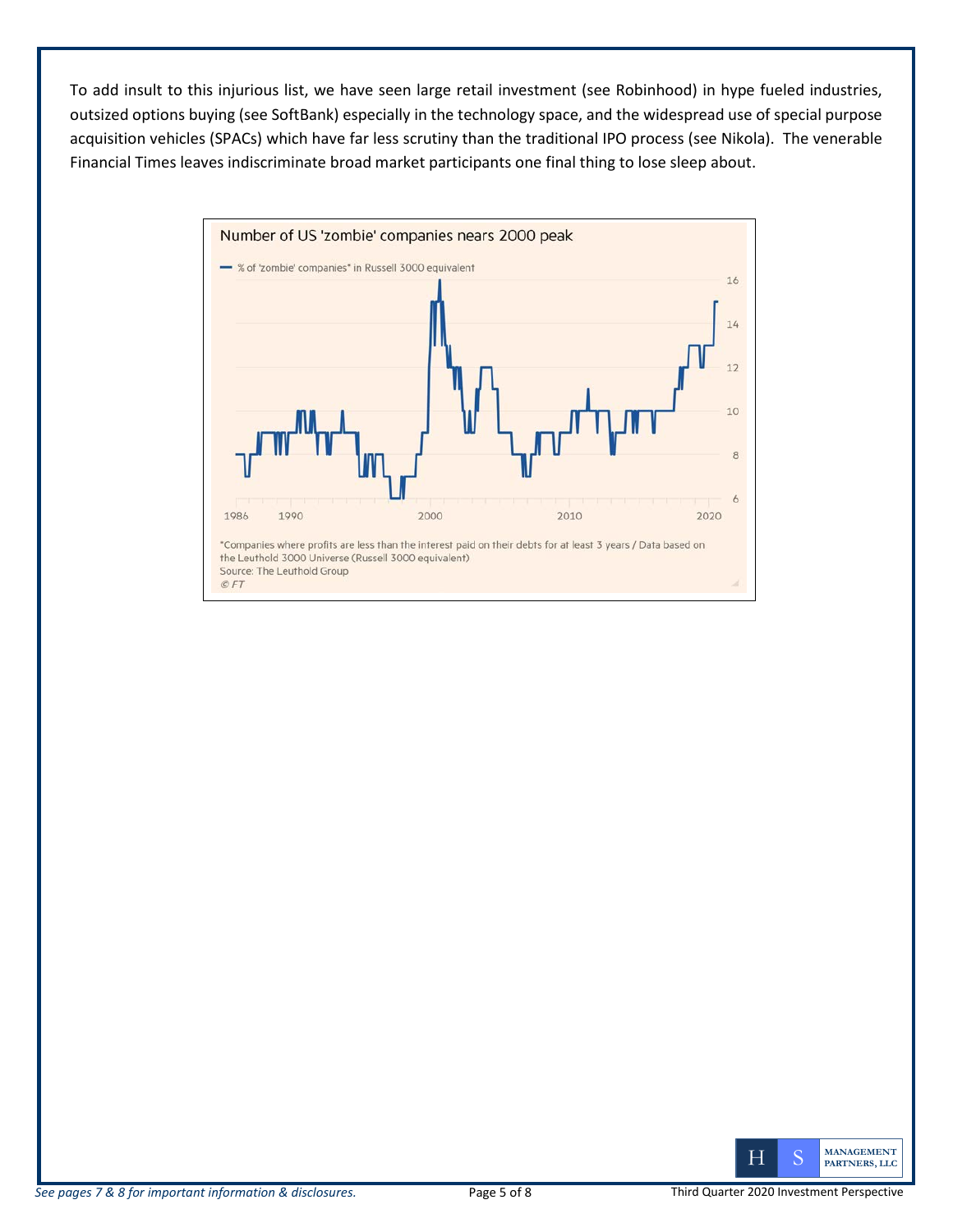#### **Investment Outlook**

Our take: watch your step. A go-go market and the chase for performance has led to the crowning of momentum investing as this market's king and a world where "valuation" is now a bad word. An ongoing move to passive assets powerfully reinforces the trend. As Jason Trennert and our friends at Strategas put it recently "it is slowly becoming an article of faith only top-line growth matters during a period in which real interest rates can be expected to be negative indefinitely. Certainly, the terminal value of any asset can approach infinity if one takes the thought experiment far enough. For the superstitious, such talk could make a coffee cup nervous."

Although the Hare is running fast ahead, our money is still on the Tortoise. We like what we own. We believe our holdings blend both a resiliency needed for today's challenging environment (high residual unemployment) and strong secular company growth prospects. We are comforted by the portfolio's strong balance sheet profiles. We like its valuation and do not feel extended. In fact, the portfolio sells for about 22.6X forward aggregate estimated earnings or 21X forecasted 2021 estimates. In a 0.65% 10-year bond yield world, this is compelling and leaves room for an increase in bond rates without severely denting multiples, which we do not think is true for the market at large. The dividend yield on the portfolio approaches 2% which we happily take.

2020 has been tumultuous and is likely to continue so. We think there is a good possibility that there will be vastly increased fiscal spending next year. This will add further to the deficit. We do think a vaccine has a good chance of widespread distribution by year-end 2021. The Fed may not have to be as aggressive and while it is likely to sustain a dovish posture, the specter of possible inflation may influence long-term interest rates. At some point, any move higher in rates could begin to start bursting bubbles, and hubris may turn to sophrosyne (the Greek word for qualities of humble importance such as temperance, moderation, prudence, purity, and self-control). This is a fancier way of saying greed—which there is a lot around us these days—can turn to fear, which in practical terms could lead to sizable erosions in pockets of value away from us.

Thanks as always for your confidence in us. Stay safe, stay healthy, and we wish you all the best in the times ahead.

Sincerely,

Harry W. Segalas

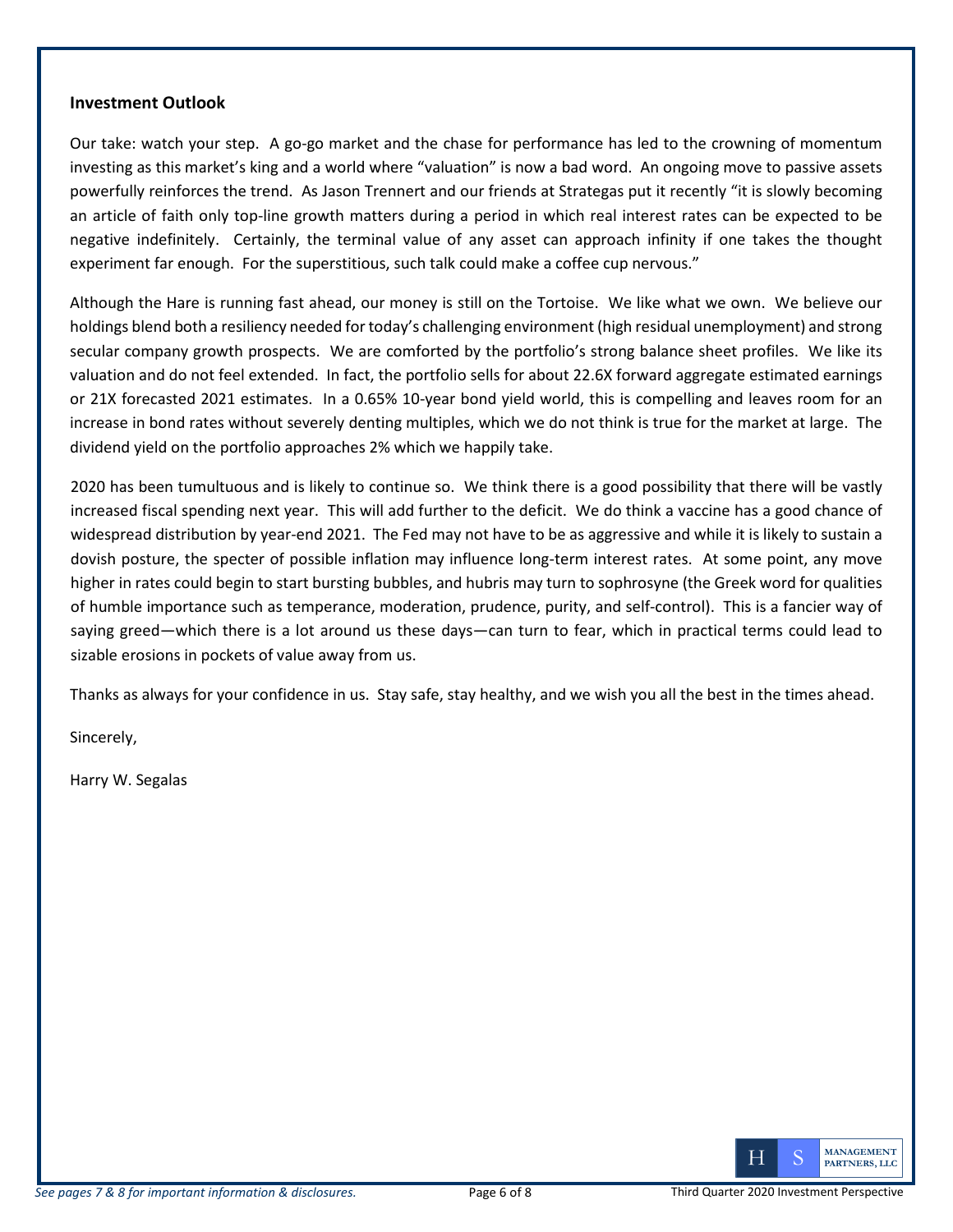## *Portfolio Profile (9/30/20)*

### **HSMP Composite Performance as of 9/30/20**

|                                        | <b>3Q20</b> | <b>YTD</b> | 1 Year | 3 Years<br><b>Annualized</b> | 5 Years<br><b>Annualized</b> | <b>10 Years</b><br><b>Annualized</b> | <b>Since Inception</b><br>4/1/07<br><b>Annualized</b> | <b>Since Inception</b><br>4/1/07<br><b>Cumulative</b> |
|----------------------------------------|-------------|------------|--------|------------------------------|------------------------------|--------------------------------------|-------------------------------------------------------|-------------------------------------------------------|
| HSMP Composite (Net)                   | 9.5%        | 2.1%       | 8.8%   | 13.7%                        | 13.8%                        | 15.5%                                | 11.9%                                                 | 357.7%                                                |
| Russell 1000 <sup>®</sup> Growth Index | 13.2%       | 24.3%      | 37.5%  | 21.7%                        | 20.1%                        | 17.3%                                | 12.3%                                                 | 378.5%                                                |
| S&P 500 $^{\circ}$ Index               | 8.9%        | 5.6%       | 15.2%  | 12.3%                        | 14.2%                        | 13.7%                                | 8.9%                                                  | 214.5%                                                |

*Performance results are net-of-fees and include the reinvestment of dividends and other earnings. Past performance is not indicative of future results.* 



*Composite performance results since inception (4/01/07) through 9/30/20. Performance is net of fees and include the reinvestment of dividends and other earnings. Past performance is not indicative of future results.*